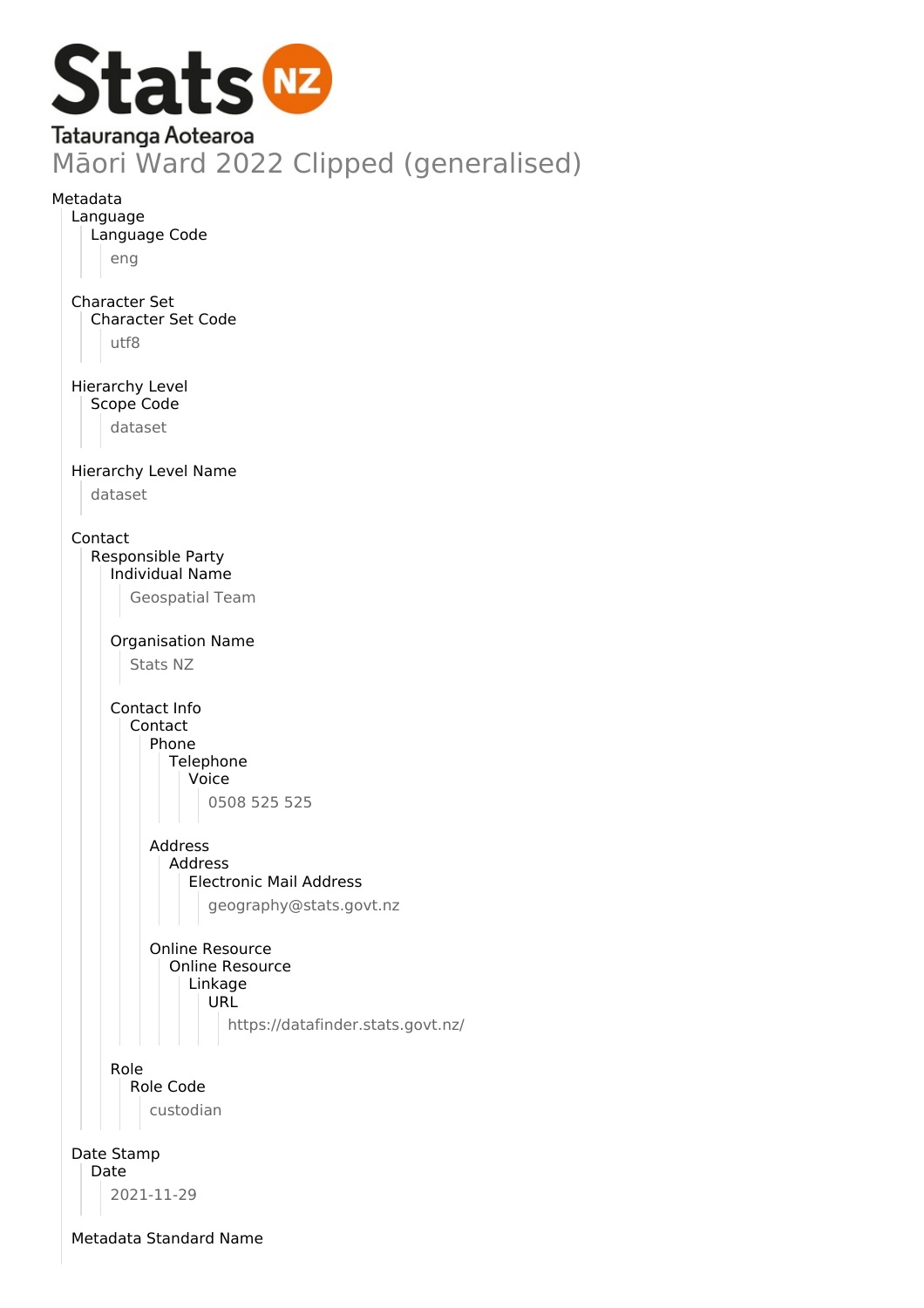## Metadata Standard Version 2007 Spatial Representation Info Vector Spatial Representation Topology Level Code geometryOnly Geometric Object Type Code composite Integer 68 Reference System Info Reference System Reference System Identifier Identifier Code 2193 Code Space EPSG Version 7.9.4(9.0.0) Identification Info Data Identification Citation Citation Title GMS\_Core.DBO.MWARD2022\_V1\_00\_Clipped Date Presentation Form Presentation Form Code mapDigital Abstract

This dataset is the definitive set of Māori ward boundaries for 2022 as defined by the territorial authorities and/or Local Government Commission but maintained by Stats NZ (the custodian).The Local Electoral Act 2001 provides that Māori wards may be established in territorial authorities. The statutory provisions for establishing Māori wards are set out in sections 19Z to 19ZH of the Local Electoral Act 2001. Establishing Māori wards can be achieved by a local authority resolution or a favourable outcome of a poll of electors.The first Māori ward was established by representation review in 2019 and first appeared in the 2020 geographic boundaries released by Stats NZ. The first Māori ward to be created was Wairoa Māori ward (02901) in the Wairoa District.Māori wards are numbered based on their corresponding territorial authority. Each Māori ward has a unique five-digit code. The first three digits represent the territorial authority that the Māori ward lies within. The following two digits are sequential and represent the number of Māori wards within a territorial authority.Māori ward boundaries are defined at meshblock level. Names are provided with and without tohutō/macrons. The column name for those without macrons is suffixed 'ascii'.Digital boundary data became freely available on 1 July 2007.

Purpose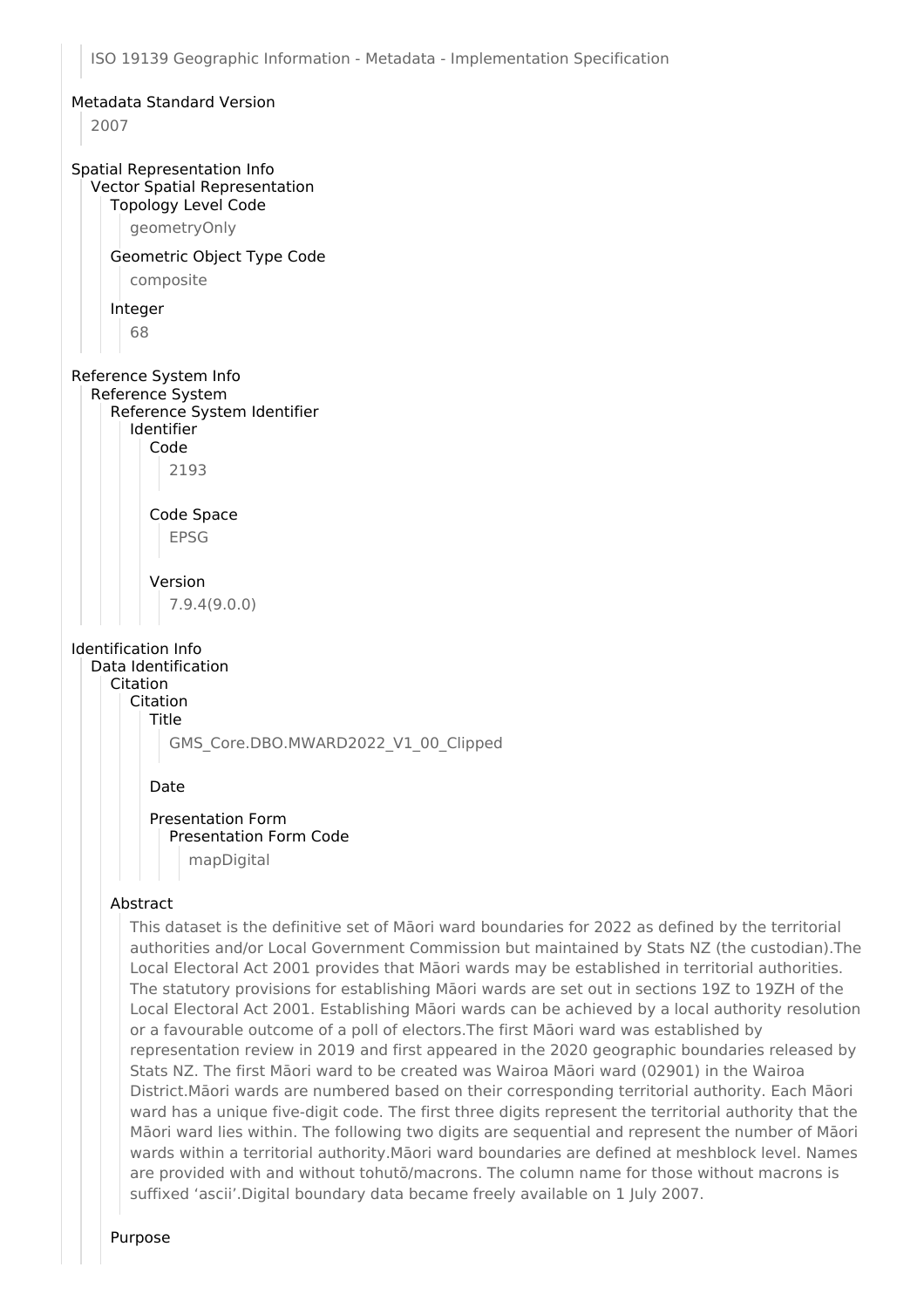